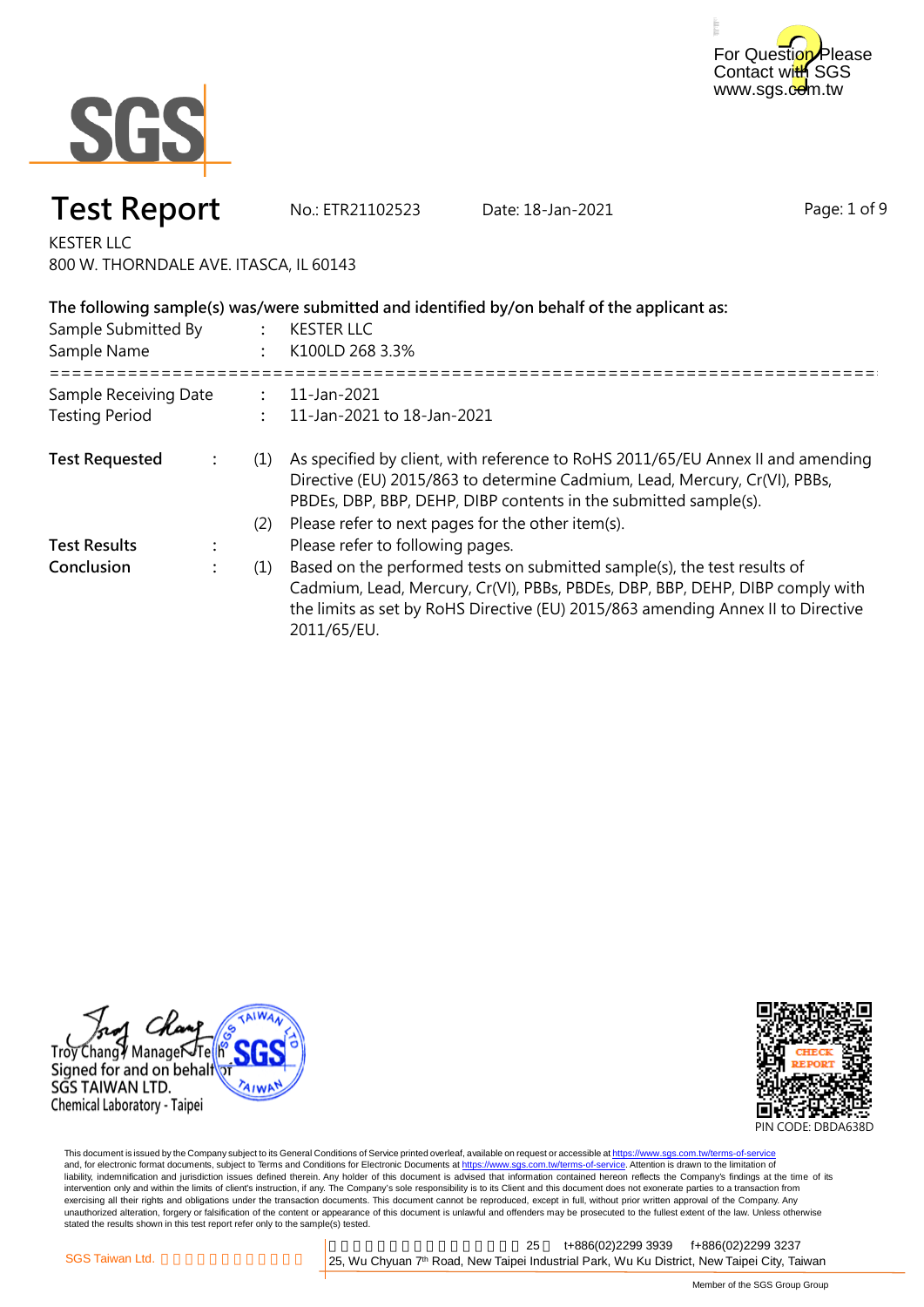

# **Test Report** No.: ETR21102523 Date: 18-Jan-2021 Page: 2 of 9

KESTER LLC 800 W. THORNDALE AVE. ITASCA, IL 60143

### **Test Part Description**

No.1 **:** SILVER COLORED METAL WIRE

### **Test Result(s)**

| Test Item(s)                         | Method                               | Unit                    | <b>MDL</b>     | Result | Limit                    |
|--------------------------------------|--------------------------------------|-------------------------|----------------|--------|--------------------------|
|                                      |                                      |                         |                | No.1   |                          |
| Cadmium (Cd) (CAS No.: 7440-43-9)    | With reference to IEC 62321-5: 2013, | mg/kg                   | $\overline{2}$ | n.d.   | 100                      |
|                                      | analysis was performed by ICP-OES.   |                         |                |        |                          |
| Lead (Pb) (CAS No.: 7439-92-1)       | With reference to IEC 62321-5: 2013, | mg/kg                   | $\overline{2}$ | 351    | 1000                     |
|                                      | analysis was performed by ICP-OES.   |                         |                |        |                          |
| Mercury (Hg) (CAS No.: 7439-97-6)    | With reference to IEC 62321-4: 2013+ | mg/kg                   | $\overline{2}$ | n.d.   | 1000                     |
|                                      | AMD1: 2017, analysis was performed   |                         |                |        |                          |
|                                      | by ICP-OES.                          |                         |                |        |                          |
| Hexavalent Chromium Cr(VI) (CAS No.: | With reference to IEC 62321-7-1:     | $\mu$ g/cm <sup>2</sup> | 0.1            | n.d.   |                          |
| 18540-29-9) (#2)                     | 2015, analysis was performed by UV-  |                         |                |        |                          |
|                                      | VIS.                                 |                         |                |        |                          |
| Monobromobiphenyl                    |                                      | mg/kg                   | $\overline{5}$ | n.d.   |                          |
| Dibromobiphenyl                      |                                      | mg/kg                   | 5              | n.d.   |                          |
| Tribromobiphenyl                     |                                      | mg/kg                   | 5              | n.d.   |                          |
| Tetrabromobiphenyl                   |                                      | mg/kg                   | 5              | n.d.   |                          |
| Pentabromobiphenyl                   |                                      | mg/kg                   | $\overline{5}$ | n.d.   | $\overline{\phantom{a}}$ |
| Hexabromobiphenyl                    |                                      | mg/kg                   | $\overline{5}$ | n.d.   |                          |
| Heptabromobiphenyl                   |                                      | mg/kg                   | 5              | n.d.   |                          |
| Octabromobiphenyl                    |                                      | mg/kg                   | $\overline{5}$ | n.d.   |                          |
| Nonabromobiphenyl                    |                                      | mg/kg                   | $\overline{5}$ | n.d.   |                          |
| Decabromobiphenyl                    |                                      | mg/kg                   | $\overline{5}$ | n.d.   |                          |
| <b>Sum of PBBs</b>                   | With reference to IEC 62321-6: 2015, | mg/kg                   | $\overline{a}$ | n.d.   | 1000                     |
| Monobromodiphenyl ether              | analysis was performed by GC/MS.     | mg/kg                   | 5              | n.d.   |                          |
| Dibromodiphenyl ether                |                                      | mg/kg                   | 5              | n.d.   |                          |
| Tribromodiphenyl ether               |                                      | mg/kg                   | 5              | n.d.   |                          |
| Tetrabromodiphenyl ether             |                                      | mg/kg                   | 5              | n.d.   |                          |
| Pentabromodiphenyl ether             |                                      | mg/kg                   | $\overline{5}$ | n.d.   | $\overline{\phantom{a}}$ |
| Hexabromodiphenyl ether              |                                      | mg/kg                   | 5              | n.d.   |                          |
| Heptabromodiphenyl ether             |                                      | mg/kg                   | 5              | n.d.   |                          |
| Octabromodiphenyl ether              |                                      | mg/kg                   | 5              | n.d.   |                          |
| Nonabromodiphenyl ether              |                                      | mg/kg                   | 5              | n.d.   |                          |
| Decabromodiphenyl ether              |                                      | mg/kg                   | 5              | n.d.   |                          |
| <b>Sum of PBDEs</b>                  |                                      | mg/kg                   | $\overline{a}$ | n.d.   | 1000                     |

This document is issued by the Company subject to its General Conditions of Service printed overleaf, available on request or accessible at <u>https://www.sgs.com.tw/terms-of-service</u><br>and, for electronic format documents, su liability, indemnification and jurisdiction issues defined therein. Any holder of this document is advised that information contained hereon reflects the Company's findings at the time of its intervention only and within the limits of client's instruction, if any. The Company's sole responsibility is to its Client and this document does not exonerate parties to a transaction from exercising all their rights and obligations under the transaction documents. This document cannot be reproduced, except in full, without prior written approval of the Company. Any<br>unauthorized alteration, forgery or falsif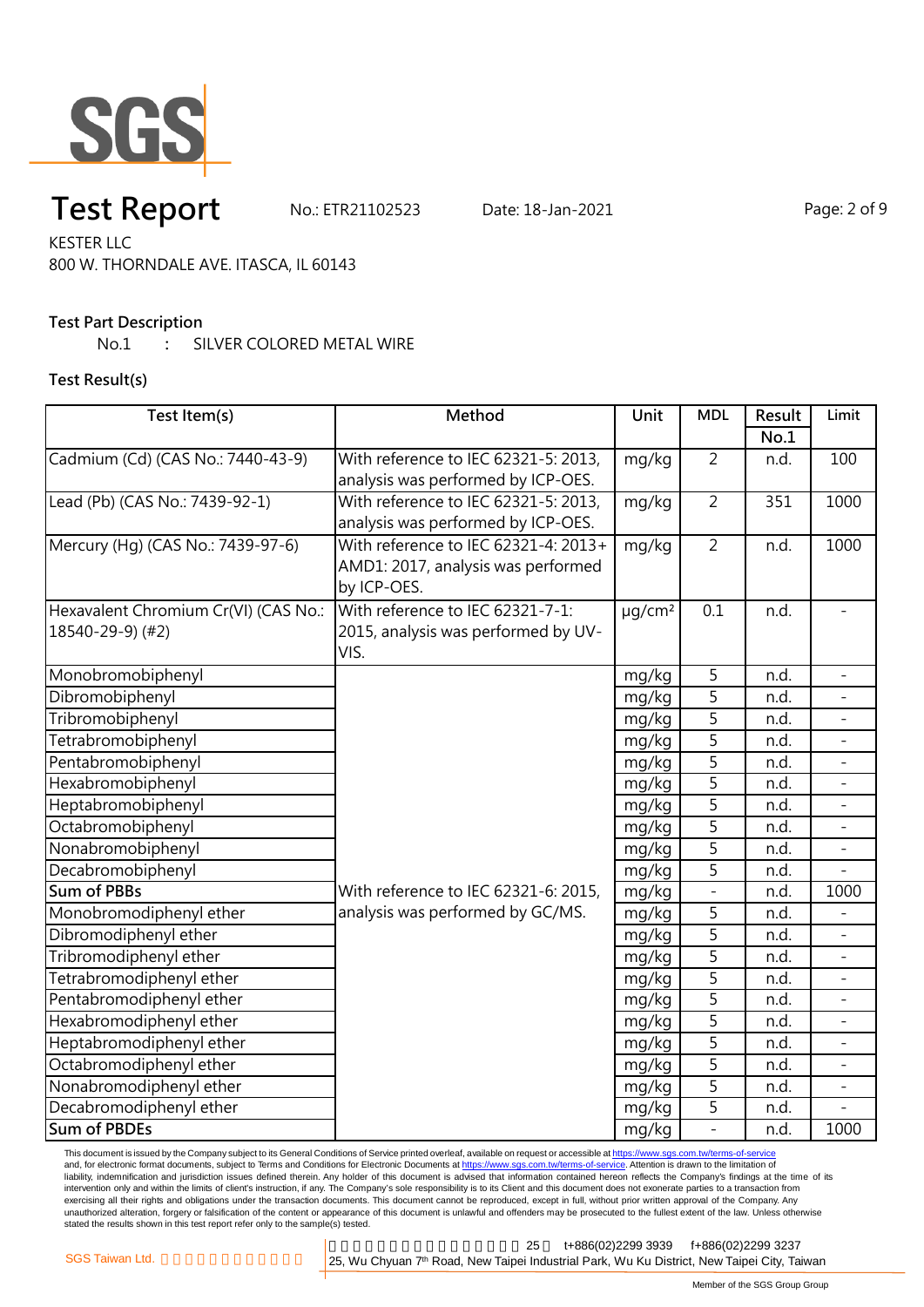

# **Test Report** No.: ETR21102523 Date: 18-Jan-2021 Page: 3 of 9

KESTER LLC

800 W. THORNDALE AVE. ITASCA, IL 60143

| Test Item(s)                           | Method                               | Unit  | <b>MDL</b>     | Result | Limit |
|----------------------------------------|--------------------------------------|-------|----------------|--------|-------|
|                                        |                                      |       |                | No.1   |       |
| Butyl benzyl phthalate (BBP) (CAS No.: | With reference to IEC 62321-8: 2017, | mg/kg | 50             | n.d.   | 1000  |
| $85 - 68 - 7$                          | analysis was performed by GC/MS.     |       |                |        |       |
| Dibutyl phthalate (DBP) (CAS No.: 84-  | With reference to IEC 62321-8: 2017, | mg/kg | 50             | n.d.   | 1000  |
| $74-2)$                                | analysis was performed by GC/MS.     |       |                |        |       |
| Di-(2-ethylhexyl) phthalate (DEHP)     | With reference to IEC 62321-8: 2017, | mg/kg | 50             | n.d.   | 1000  |
| (CAS No.: 117-81-7)                    | analysis was performed by GC/MS.     |       |                |        |       |
| Diisobutyl phthalate (DIBP) (CAS No.:  | With reference to IEC 62321-8: 2017, | mg/kg | 50             | n.d.   | 1000  |
| $84 - 69 - 5$                          | analysis was performed by GC/MS.     |       |                |        |       |
| Diisodecyl phthalate (DIDP) (CAS No.:  | With reference to IEC 62321-8: 2017, | mg/kg | 50             | n.d.   |       |
| 26761-40-0, 68515-49-1)                | analysis was performed by GC/MS.     |       |                |        |       |
| Diisononyl phthalate (DINP) (CAS No.:  | With reference to IEC 62321-8: 2017, | mg/kg | 50             | n.d.   |       |
| 28553-12-0, 68515-48-0)                | analysis was performed by GC/MS.     |       |                |        |       |
| Di-n-octyl phthalate (DNOP) (CAS No.:  | With reference to IEC 62321-8: 2017, | mg/kg | 50             | n.d.   |       |
| $117 - 84 - 0$                         | analysis was performed by GC/MS.     |       |                |        |       |
| Fluorine (F) (CAS No.: 14762-94-8)     | With reference to BS EN 14582: 2016, | mg/kg | 50             | n.d.   |       |
|                                        | analysis was performed by IC.        |       |                |        |       |
| Chlorine (Cl) (CAS No.: 22537-15-1)    | With reference to BS EN 14582: 2016, | mg/kg | 50             | n.d.   |       |
|                                        | analysis was performed by IC.        |       |                |        |       |
| Bromine (Br) (CAS No.: 10097-32-2)     | With reference to BS EN 14582: 2016, | mg/kg | 50             | n.d.   |       |
|                                        | analysis was performed by IC.        |       |                |        |       |
| lodine (I) (CAS No.: 14362-44-8)       | With reference to BS EN 14582: 2016, | mg/kg | 50             | n.d.   |       |
|                                        | analysis was performed by IC.        |       |                |        |       |
| Cobalt (Co) (CAS No.: 7440-48-4)       | With reference to US EPA 3052: 1996, | mg/kg | $\overline{2}$ | 3.44   |       |
|                                        | analysis was performed by ICP-OES.   |       |                |        |       |

#### **Note:**

- 1. mg/kg = ppm;0.1wt% = 1000ppm
- 2. MDL = Method Detection Limit
- 3. n.d. = Not Detected ( Less than MDL)
- 4. "-" = Not Regulated
- 5.  $(#2) =$

a. The sample is positive for Cr(VI) if the Cr(VI) concentration is greater than 0.13 µg/cm<sup>2</sup>. The sample coating is considered to contain Cr(VI).

b. The sample is negative for Cr(VI) if Cr(VI) is n.d. (concentration less than 0.10 µg/cm²). The coating is considered a non-Cr(VI) based coating

c. The result between 0.10 µg/cm² and 0.13 µg/cm² is considered to be inconclusive - unavoidable coating variations may influence the determination.

6. The statement of compliance conformity is based on comparison of testing results and limits.

This document is issued by the Company subject to its General Conditions of Service printed overleaf, available on request or accessible at https://www.sgs.com.tw/terms-of-service and, for electronic format documents, subject to Terms and Conditions for Electronic Documents at https://www.sgs.com.tw/terms-of-service. Attention is drawn to the limitation of liability, indemnification and jurisdiction issues defined therein. Any holder of this document is advised that information contained hereon reflects the Company's findings at the time of its intervention only and within the limits of client's instruction, if any. The Company's sole responsibility is to its Client and this document does not exonerate parties to a transaction from exercising all their rights and obligations under the transaction documents. This document cannot be reproduced, except in full, without prior written approval of the Company. Any unauthorized alteration, forgery or falsification of the content or appearance of this document is unlawful and offenders may be prosecuted to the fullest extent of the law. Unless otherwise stated the results shown in this test report refer only to the sample(s) tested.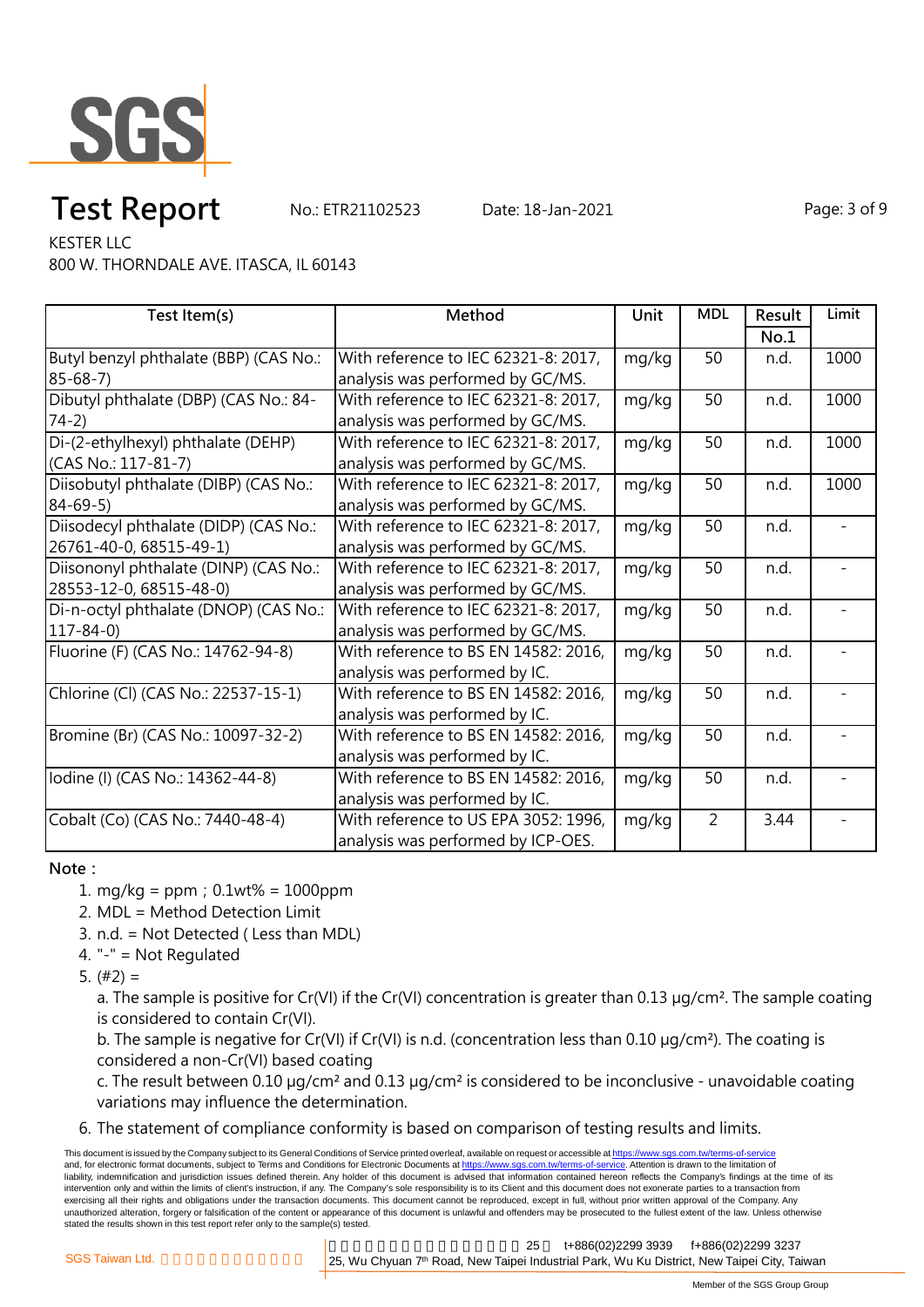

**Test Report** No.: ETR21102523 Date: 18-Jan-2021 Page: 4 of 9

KESTER LLC 800 W. THORNDALE AVE. ITASCA, IL 60143

#### **Analytical flow chart of Heavy Metal**

These samples were dissolved totally by pre-conditioning method according to below flow chart.

(Cr6+ test method excluded)



This document is issued by the Company subject to its General Conditions of Service printed overleaf, available on request or accessible at <u>https://www.sgs.com.tw/terms-of-service</u><br>and, for electronic format documents, su liability, indemnification and jurisdiction issues defined therein. Any holder of this document is advised that information contained hereon reflects the Company's findings at the time of its intervention only and within the limits of client's instruction, if any. The Company's sole responsibility is to its Client and this document does not exonerate parties to a transaction from exercising all their rights and obligations under the transaction documents. This document cannot be reproduced, except in full, without prior written approval of the Company. Any<br>unauthorized alteration, forgery or falsif stated the results shown in this test report refer only to the sample(s) tested.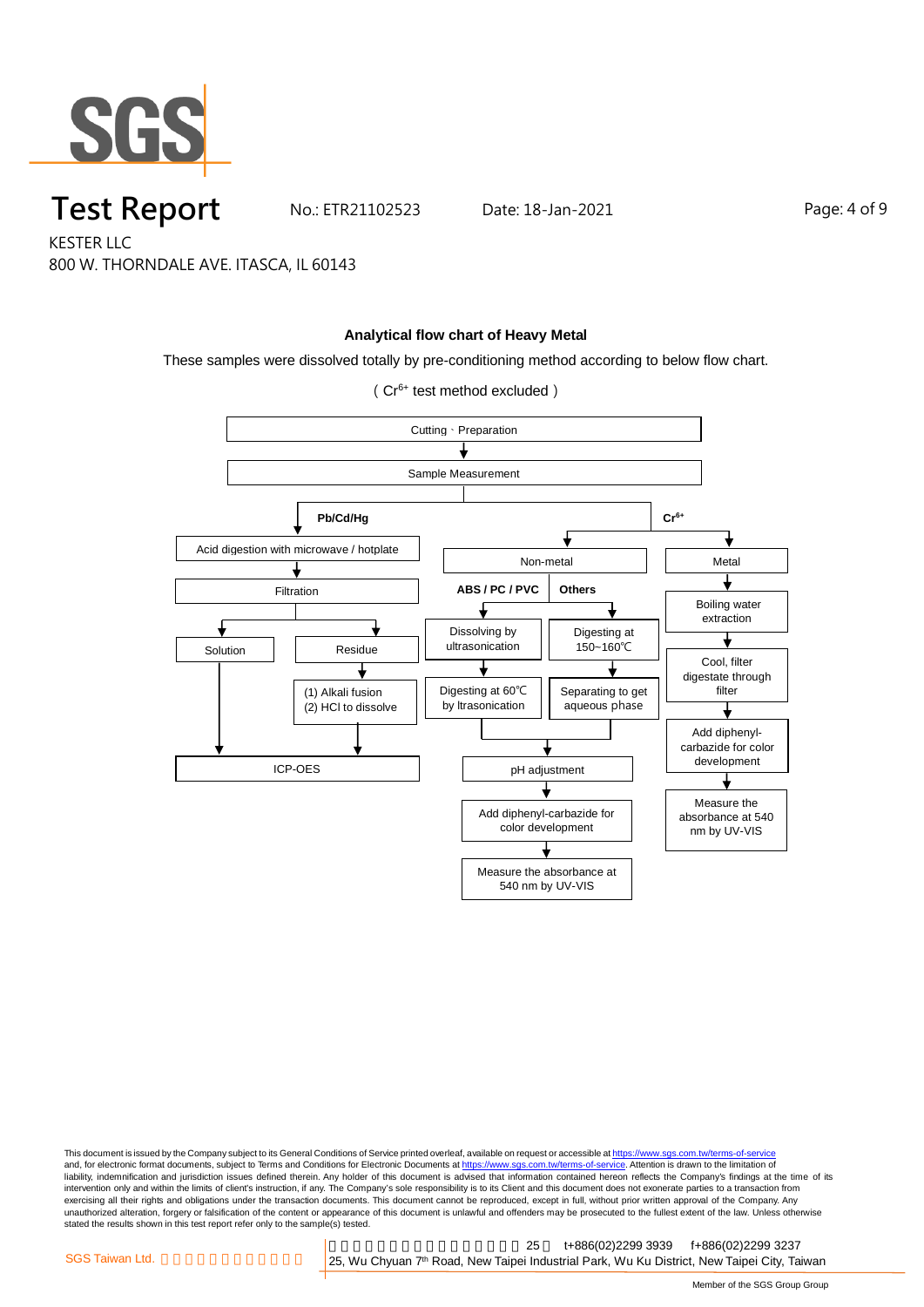

## **Test Report** No.: ETR21102523 Date: 18-Jan-2021 Page: 5 of 9

KESTER LLC 800 W. THORNDALE AVE. ITASCA, IL 60143



**Analytical flow chart – PBBs / PBDEs**

### This document is issued by the Company subject to its General Conditions of Service printed overleaf, available on request or accessible at <u>https://www.sgs.com.tw/terms-of-service</u><br>and, for electronic format documents, su liability, indemnification and jurisdiction issues defined therein. Any holder of this document is advised that information contained hereon reflects the Company's findings at the time of its intervention only and within the limits of client's instruction, if any. The Company's sole responsibility is to its Client and this document does not exonerate parties to a transaction from exercising all their rights and obligations under the transaction documents. This document cannot be reproduced, except in full, without prior written approval of the Company. Any<br>unauthorized alteration, forgery or falsif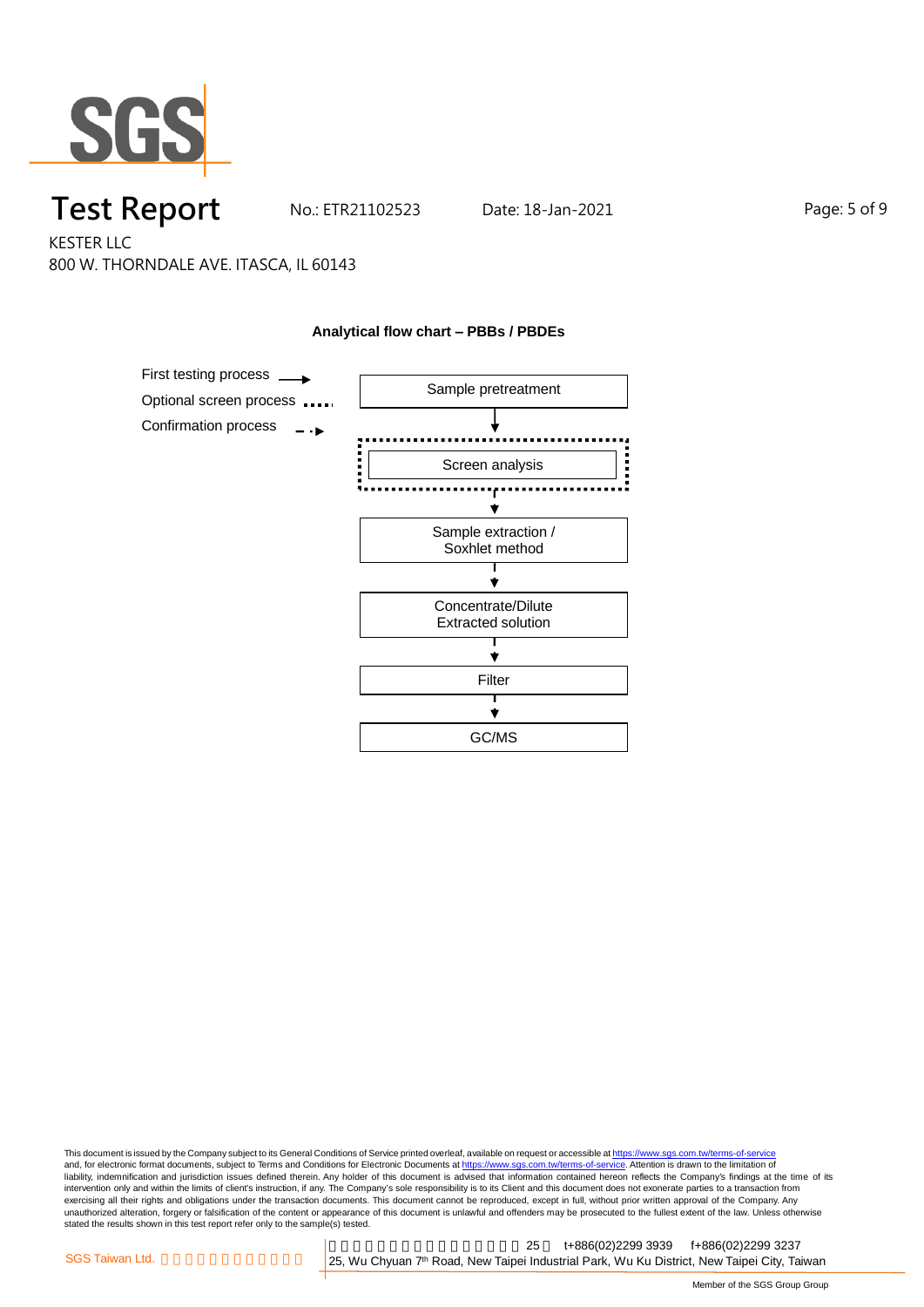

## **Test Report** No.: ETR21102523 Date: 18-Jan-2021 Page: 6 of 9

KESTER LLC 800 W. THORNDALE AVE. ITASCA, IL 60143

#### **Analytical flow chart - Phthalate**

### 【**Test method: IEC 62321-8**】



This document is issued by the Company subject to its General Conditions of Service printed overleaf, available on request or accessible at <u>https://www.sgs.com.tw/terms-of-service</u><br>and, for electronic format documents, su liability, indemnification and jurisdiction issues defined therein. Any holder of this document is advised that information contained hereon reflects the Company's findings at the time of its intervention only and within the limits of client's instruction, if any. The Company's sole responsibility is to its Client and this document does not exonerate parties to a transaction from exercising all their rights and obligations under the transaction documents. This document cannot be reproduced, except in full, without prior written approval of the Company. Any<br>unauthorized alteration, forgery or falsif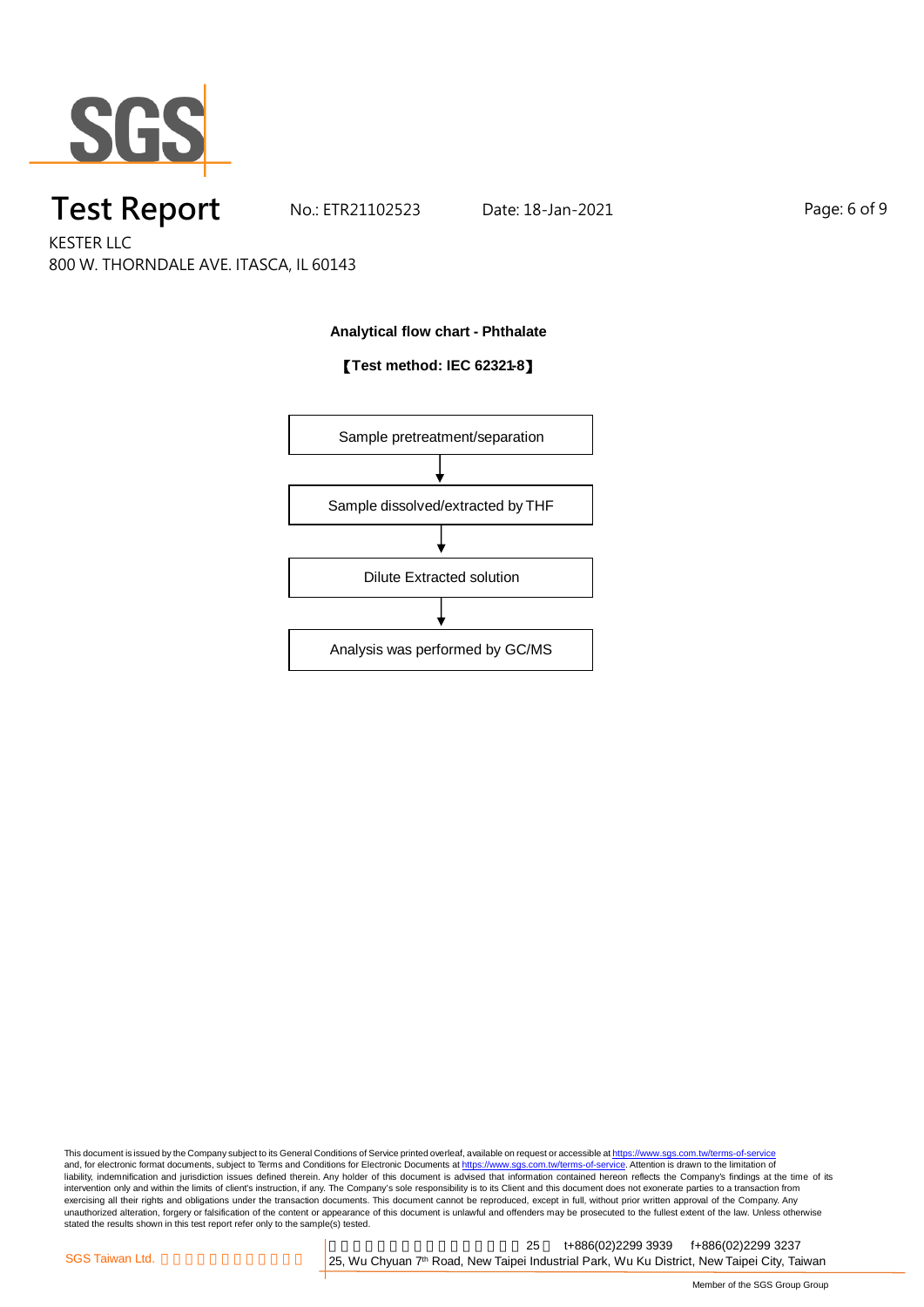

## **Test Report** No.: ETR21102523 Date: 18-Jan-2021 Page: 7 of 9

KESTER LLC 800 W. THORNDALE AVE. ITASCA, IL 60143



#### **Analytical flow chart - Halogen**

This document is issued by the Company subject to its General Conditions of Service printed overleaf, available on request or accessible at <u>https://www.sgs.com.tw/terms-of-service</u><br>and, for electronic format documents, su liability, indemnification and jurisdiction issues defined therein. Any holder of this document is advised that information contained hereon reflects the Company's findings at the time of its intervention only and within the limits of client's instruction, if any. The Company's sole responsibility is to its Client and this document does not exonerate parties to a transaction from exercising all their rights and obligations under the transaction documents. This document cannot be reproduced, except in full, without prior written approval of the Company. Any<br>unauthorized alteration, forgery or falsif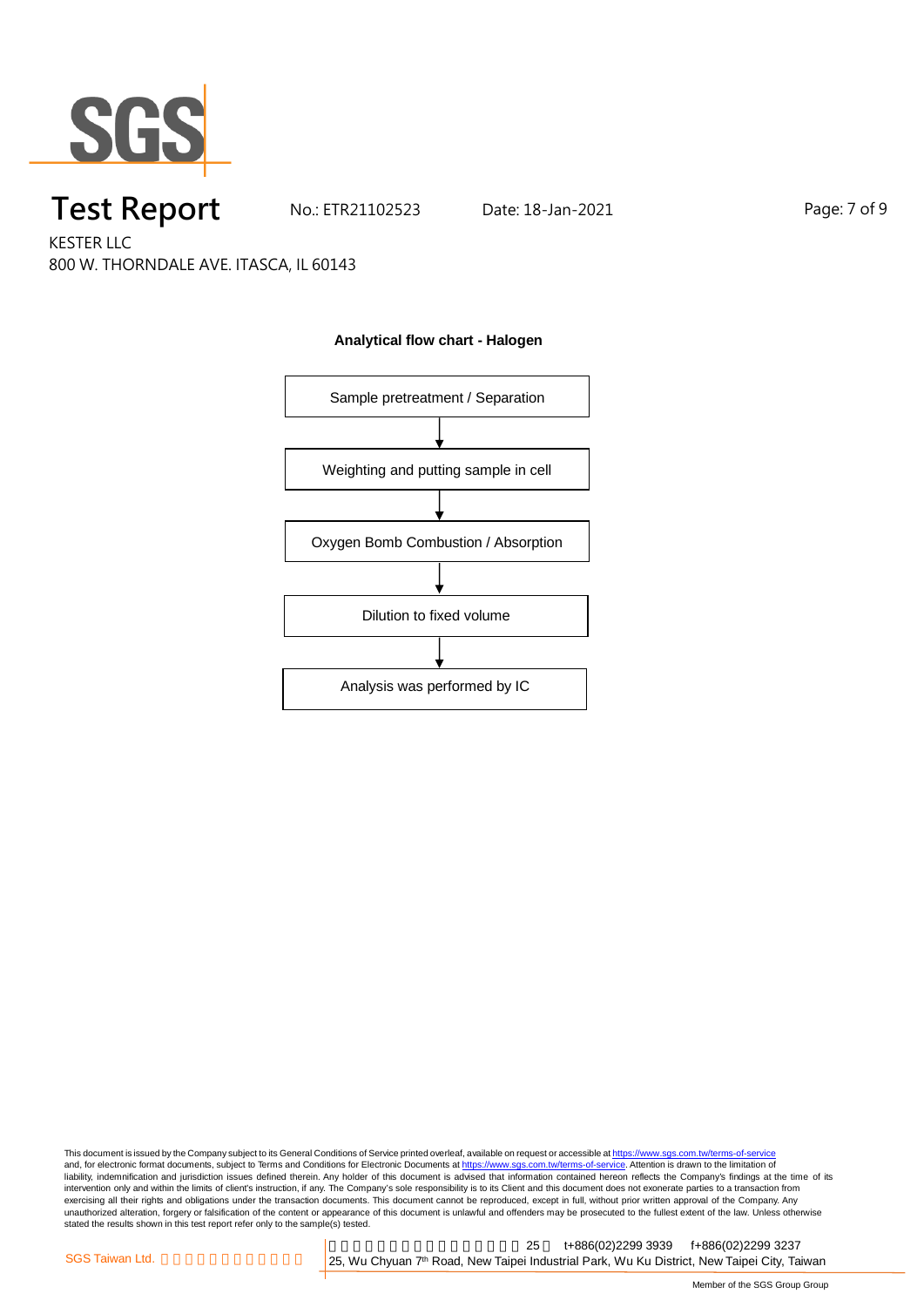

**Test Report** No.: ETR21102523 Date: 18-Jan-2021 Page: 8 of 9

KESTER LLC 800 W. THORNDALE AVE. ITASCA, IL 60143

### **Analytical flow chart of Heavy Metal**

These samples were dissolved totally by pre-conditioning method according to below flow chart.

【Reference method:US EPA 3051A、US EPA 3052】



This document is issued by the Company subject to its General Conditions of Service printed overleaf, available on request or accessible at <u>https://www.sgs.com.tw/terms-of-service</u><br>and, for electronic format documents, su liability, indemnification and jurisdiction issues defined therein. Any holder of this document is advised that information contained hereon reflects the Company's findings at the time of its intervention only and within the limits of client's instruction, if any. The Company's sole responsibility is to its Client and this document does not exonerate parties to a transaction from exercising all their rights and obligations under the transaction documents. This document cannot be reproduced, except in full, without prior written approval of the Company. Any<br>unauthorized alteration, forgery or falsif